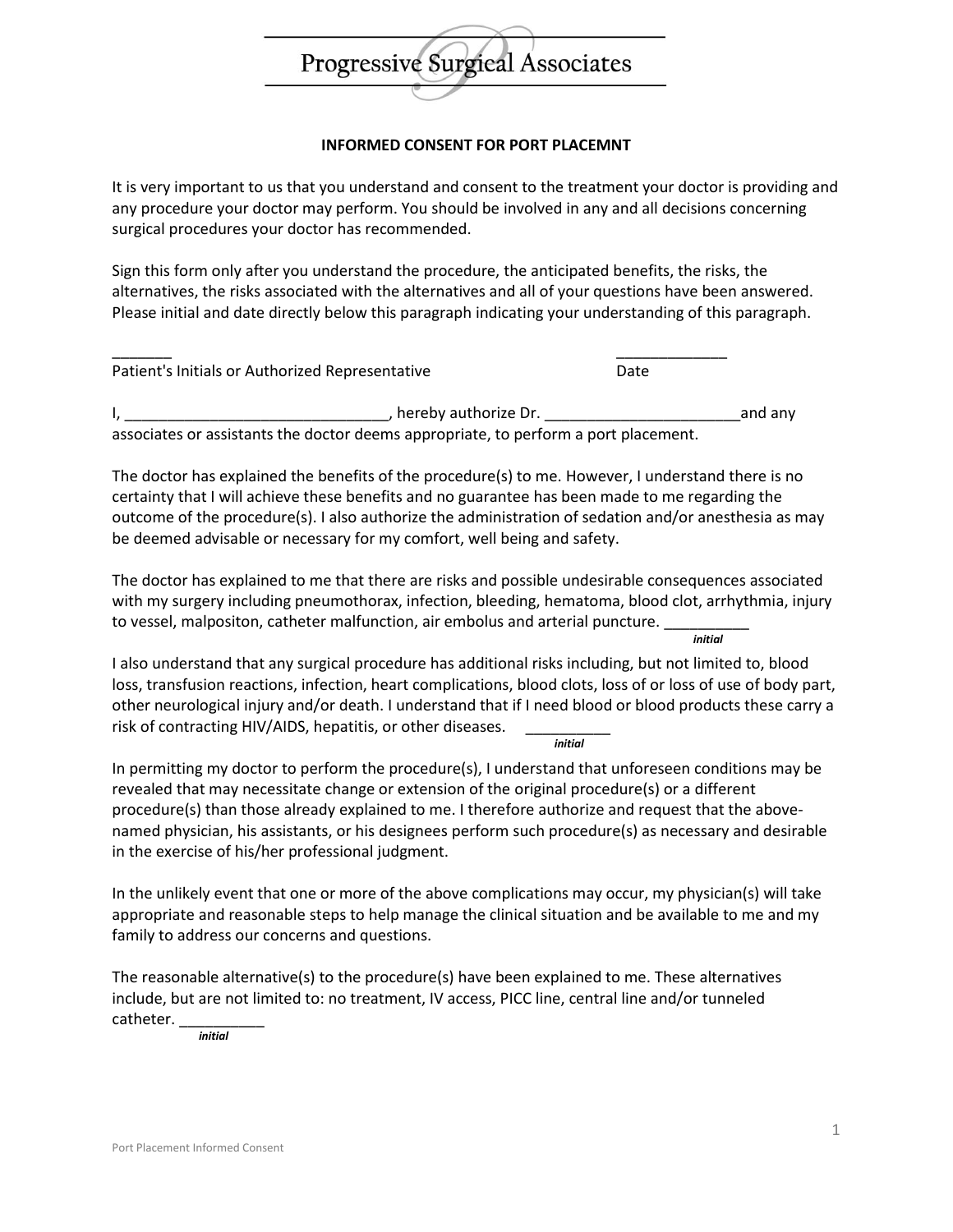I hereby authorize the doctor and/or hospital or surgical center to utilize or dispose of removed tissues, parts or organs resulting from the procedure authorized above.

Progressive Surgical Associates

I consent to any photographing or videotaping of the procedure that may be performed, provided my identity is not revealed by the pictures or by descriptive texts accompanying them. I consent to the admittance of students or authorized equipment representatives to the procedure room for purposes of advancing medical education or obtaining important product information.

By signing below, I certify that I have had an opportunity to ask the doctor all my questions concerning anticipated benefits, material risks, alternative therapies, and risks of those alternatives, and all of my questions have been answered to my satisfaction.

| Signature of Patient         | Relationship | Date | Time |
|------------------------------|--------------|------|------|
| or Authorized Representative |              |      |      |

 $\square$  The Patient/Authorized Representative has read this form or had it read to him/her.

 $\square$  The Patient/Authorized Representative states that he/she understands this information.

 $\square$  The Patient/Authorized Representative has no further questions.

| Signature of Witness | Date | Time |
|----------------------|------|------|
|                      |      |      |

## **CERTIFICATION OF PHYSICIAN:**

I hereby certify that I have discussed with the individual granting consent, the facts, anticipated benefits, material risks, alternative therapies and the risks associated with the alternatives of the procedure(s).

Physician:\_\_\_\_\_\_\_\_\_\_\_\_\_\_\_\_\_\_\_\_\_\_\_\_\_\_\_\_\_\_\_\_\_\_\_\_\_\_\_\_\_\_\_ Date/Time\_\_\_\_\_\_\_\_\_\_\_\_/\_\_\_\_\_\_\_\_\_\_\_\_

## \_\_\_\_\_\_\_\_\_\_\_\_\_\_\_\_\_\_\_\_\_\_\_\_\_\_\_\_\_\_\_\_\_\_ \_\_\_\_\_\_\_\_/\_\_\_\_\_\_